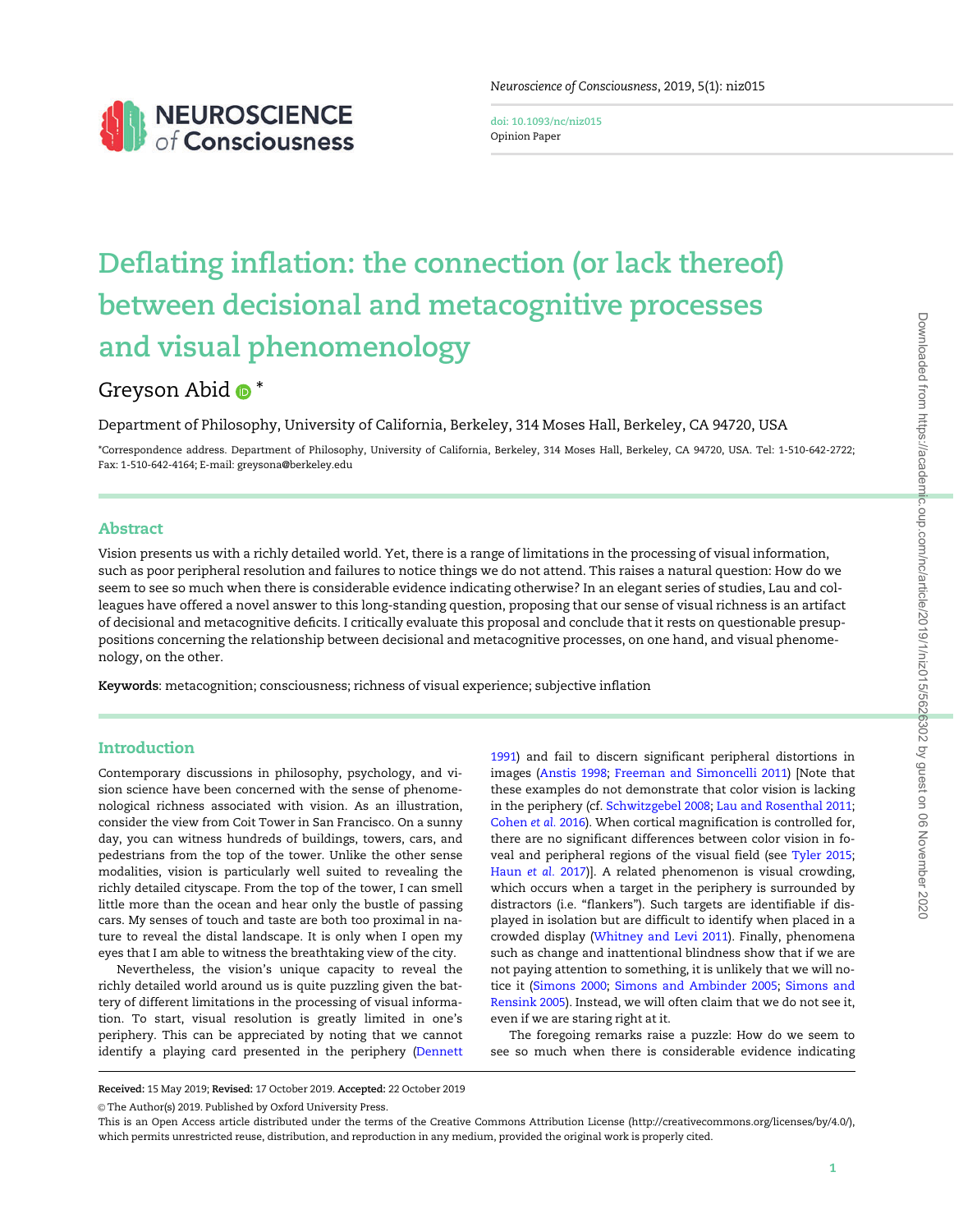otherwise? This vision science mystery has been the subject of a great deal of inquiry [O'Regan and Noë (2001; see also Noë [2002\)](#page-5-0) argue that a puzzle only arises if one assumes that the richness associated with visual experience must be situated "in the head." They suggest that the rich nature of visual phenomenology is explained by the fact that we have perceptual access to a richly detailed world. [Block \(2007,](#page-5-0) [2011](#page-5-0), [2014](#page-5-0)) argues that the richness of visual experience is explained by the fact that visual experience outstrips or "overflows" the limits of cognitive access. On Block's view, phenomena such as change and inattentional blindness reflect limitations on visual cognition, not visual experience. [Cohen](#page-5-0) et al. (2016) have sought to answer the puzzle by appealing to summary (or "ensemble") representations that provide a singular description of a group. It goes without saying that none of these proposals are uncontroversial.]. In an elegant series of studies, Lau and colleagues have offered a novel answer to this long-standing question. They have proposed that our sense of the richness of visual phenomenology is an artifact of decisional and metacognitive biases. As they put it, phenomenology is "subjectively inflated." As we will see, the group provides evidence that subjective inflation occurs in conditions of peripheral vision, visual crowding, and reduced attention [A thorough summary of the evidence in favor of subjective inflation is detailed by [Knotts et al. \(2018\)](#page-5-0).]. Given the rigorous psychophysical techniques employed by these researchers, the proposal should be taken seriously as a potential solution to one of the most unrelenting puzzles in vision science.

The aim of this article is to critically evaluate this proposal. After some clarificatory remarks concerning the nature of subjective inflation, I turn to the representative findings invoked to support the "inflation" view put forward by Lau and colleagues. I argue that Lau and colleagues' interpretation of these findings rests on questionable presuppositions concerning the relationship between decisional and metacognitive processes, on one hand, and visual phenomenology, on the other.

# Subjective Inflation

What exactly is "subjective inflation"? Lau and colleagues offer the following definition:

Inflation can be defined as the subjective overestimation of the reliability or quality of the sensory representations themselves ... in inflation, the representations themselves are not necessarily filled in with details but are subjectively misestimated to be rich in content. Across the entire visual periphery, it is unlikely filling-in processes provide all the fine details in early sensory regions in a precise, pixelated representation instantly as soon as we view a scene ([Odegaard](#page-5-0) et al. 2018, 2, citations omitted).

The latent assumption in this passage is that we seem to enjoy visual experiences that have precise, pixelated, and instantaneous richness. Lau and colleagues are taking this apparent snapshot-like richness of visual experience as their explanandum. According to Lau and colleagues, sensory representations or filling-in processes do not entirely account for this apparent richness (cf. [Lau and Rosenthal 2011\)](#page-5-0). Instead, this impression of snapshot-like richness must be rendered through an overestimation process that they refer to as "inflation."

How is this last step supposed to work? [Lau and Brown](#page-5-0) [\(2019](#page-5-0), 6–7) say that inflation increases the "strength" or "level" of phenomenology, making it "richer" and "more vivid." It is plausible that one's sense of subjective presence can vary in strength. The Kanizsa Triangle in Fig. 1 provides a nice



Figure 1. The Kanizsa Triangle. The triangle in the foreground is modally completed. The triangle in the background is amodally completed

illustration. It is easy enough to appreciate that the modally completed triangle in the foreground of the image has a stronger subjective presence than the amodally completed triangle in the background. One reason for this is that there is both boundary and featural completion in the case of the modally completed triangle, whereas this is lacking in the case of the amodally completed triangle (see [Pessoa](#page-5-0) et al. 1998). Both the modally and amodally completed triangle have a weaker subjective presence than the non-completed triangle in [Fig. 2](#page-2-0). Perhaps we should think of subjective inflation as in some way strengthening subjective presence [This is not to say that the neural mechanisms underlying subjective inflation and perceptual completion will overlap (see [Odegaard et al. 2018\)](#page-5-0).].

It is worth flagging that a latent assumption underlying the present discussion—that visual experience seems to have a snapshot-like richness—is not universally accepted. Noë (2002, [2004\)](#page-5-0) argues that such a characterization of visual experience subverts visual phenomenology. As he puts it, such a "... snapshot conception of visual experience... is not one to which perceivers themselves are committed. Perhaps it is an idea about the perception that psychologists or philosophers find natural. Perhaps it is way of describing experience that many ordinary perceivers would be inclined to assent to if they were asked appropriately leading questions. But this is compatible with its being the case that we do not really take our experience to be this way" (2002, 4–5). Although Lau and colleagues never explicitly endorse the snapshot conception, it is widely and implicitly presupposed (cf. [Cohen](#page-5-0) et al. 2016), and the snapshot conception may be motivating the inflation view. In any case, I set this issue aside for the remainder of the discussion.

Talk of "subjective inflation" is ambiguous between two different interpretations. On a "visual inflation" interpretation, visual phenomenology is altered by decisional and metacognitive deficits. For instance, if visual inflation occurs, a liberal detection bias for a certain class of stimuli would generate an inflated visual sense of the presence of those stimuli. On a "cognitive inflation" interpretation, these deficits alter one's cognitive (but not visual) phenomenology. Extending the previous example, if cognitive inflation occurs, a liberal detection bias for a certain class of stimuli would generate an inflated cognitive sense of the presence of those stimuli, perhaps through the formation of a conscious belief. These two options are not exhaustive. A further option would be to claim that these deficits have no phenomenological effects whatsoever; yet, this would not be a kind of subjective inflation.

Lau and colleagues clearly have visual inflation in mind when discussing subjective inflation. For instance, one study by the group is concerned with the possibility that "...liberal biases reflect inflated visual phenomenology" (Li [et al.](#page-5-0) 2018, 1326).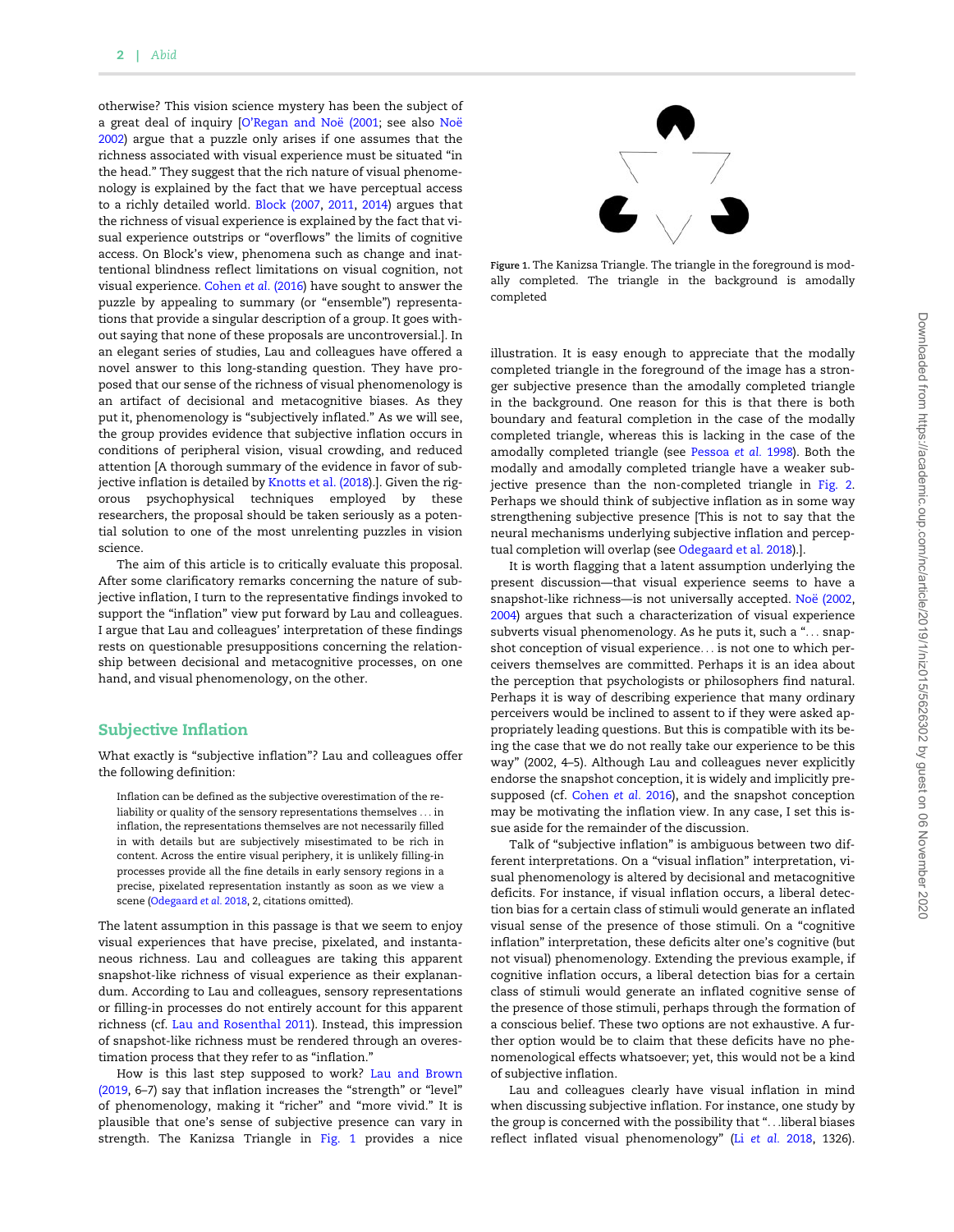<span id="page-2-0"></span>

Figure 2. An ordinary triangle

Another is entitled: "A Decisional Account of Subjective Inflation of Visual Perception at the Periphery", where the focus is on "...subjective inflation at the perceptual level" ([Solovey](#page-6-0) [et al.](#page-6-0) 2015, 268). Similar remarks can be found in the other studies used to support the inflation view.

It is worth noting one additional ambiguity in the inflation view. The proposal leaves open two ways of interpreting the relation between visual phenomenology, on the one hand, and various decisional and metacognitive processes, on the other. On the "causal" interpretation, decisional and metacognitive processes cause visual phenomenology to be inflated. Accordingly, decisional and metacognitive processes enjoy a distinct existence from visual phenomenology; nevertheless, these processes systematically affect visual phenomenology, making visual inflation into a kind of cognitive penetration. On the "constitutive" interpretation, decisional and metacognitive processes partially constitute visual phenomenology. On this interpretation (but not on the causal interpretation), part of what it is to have inflated visual phenomenology is to have liberal decisional and/or metacognitive biases. It seems to me that Lau and colleagues have the constitutive interpretation in mind, and I will proceed on the basis of this assumption. That said, the issues I raise apply even if the causal interpretation is accepted.

# Evidence for the Inflation View

I now critically evaluate evidence in favor of the inflation view, suggesting that it is equivocal. If I am correct, we ought to adopt a position of agnosticism as to whether visual inflation occurs. To begin, consider a recent peripheral vision study by the group, in which subjects were required to perform a simple stimulus detection task [\(Solovey](#page-6-0) et al. 2015). The stimuli could be presented in either foveal or peripheral regions of each subject's visual field. As expected, detection sensitivity was lower for stimuli presented in the periphery. To provide an adequate comparison, experimenters increased the contrast of the peripheral stimuli so that perceptual sensitivity was matched between foveal and peripheral stimulus presentations. The interesting finding was that, relative to foveal stimuli, subjects were more likely to indicate that they saw a peripheral stimulus in both stimulus-present and stimulus-absent trials (i.e. they exhibited a liberal detection bias for peripheral stimuli). This effect persisted even after giving trial-by-trial feedback, suggesting that it does not reflect a deliberate response strategy. This result has recently been extended to unattended, peripheral stimuli displayed in naturalistic settings (Li [et al.](#page-5-0) 2018). Lau and colleagues claim that these results "...support the idea that in everyday visual experience, there is subjective inflation of experienced detail in the periphery, which may happen at the decisional level" (Li et al. [2018](#page-5-0), 1325).

Suppose we take the main finding of this study—that subjects exhibit liberal detection biases for peripheral stimuli despite trial-by-trial feedback—at face value. It is often assumed that detection biases reflect post-perceptual processes and, as such, would not be taken as evidence in favor of visual inflation. Suppose for a moment that this was correct. Would the story be any different for liberal detection biases that are resistant to feedback? Lau and colleagues seem to think so, claiming that "these results may intrinsically reflect the perceptual experience of peripheral vision, because they were robustly replicated even under trial-by-trial feedback" [\(Solovey](#page-6-0) et al. 2015, 268; see also [Knotts](#page-5-0) et al. 2018). It is true that many cognitive biases can be adjusted in light of new evidence. Yet, a range of biases that are clearly cognitive in nature, such as racist, religious, and superstitious biases, are also resistant to feedback, at least to a degree that they cannot be dismantled over the course of a few short hours. My deeply superstitious friend will knock on wood no matter how much evidence you provide in favor of the causal inefficacy of the act. Why think that liberal detection biases that are resistant to feedback are any different?

Lau and colleagues cite a paper by Witt et al. [\(2015\)](#page-6-0) as evidence that "...detection biases could in principle reflect both subjective perception and decisional or response strategies..." (Li et al. [2018,](#page-5-0) 1325–1326). It is worth emphasizing that Witt and colleagues are making a largely technical point. They argue that sensitivity (d') and criterion (c and  $\beta$ ) measures from signal detection theory are terms of art that do not always neatly map onto perceptual and decisional processes, respectively:

While it is true that a change in decision processes will, all else being equal, affect a criterion measure (such as c or  $\beta$ ), it is not true that a change in the criterion measure necessarily implies a change in decision processes. Similarly, while a change in  $d'$  can imply an effect on perception, it is not true that the absence of an effect on  $d'$  implies the absence of a perceptual effect. Even when  $d'$  remains constant, a perceptual effect can be quite large and show up as a large (and selective) change in the criterion measure across conditions (Witt et al[. 2015](#page-6-0), 289).

Yet, Lau and colleagues are not making an interpretive point about the criterion measure in signal detection theory. In fact, they appear to accept the orthodox construal of the criterion measure. They suggest that decisional and/or metacognitive processes underlie the liberal detection biases exhibited by subjects in their experiments (Li [et al.](#page-5-0) 2018, 1331) and claim their study provides "...evidence that participants adopted more liberal criteria for making detection judgments when the target was unattended and presented in periphery" (Li [et al.](#page-5-0) 2018, 1329). The tendentious claim underlying inflation views is that decisional and/or metacognitive processes can generate inflated visual phenomenology. The consideration raised by Witt and colleagues—that the criterion measure may in certain circumstances reflect a perceptual process—is orthogonal to this claim.

If Lau and colleagues were to claim that the liberal criteria effects were a result of a perceptual process, abandoning their claim that decisional and/or metacognitive processes underlie these criteria effects, it would be unclear how their position differed from a proposal according to which rich perceptual phenomenology is the result of the perceptual system "filling-in" details in unattended, crowded, and peripheral regions. However, Lau and colleagues are very clear that their proposal is supposed to be distinct from a filling-in proposal [\(Odegaard](#page-5-0) et al. [2018,](#page-5-0) 2).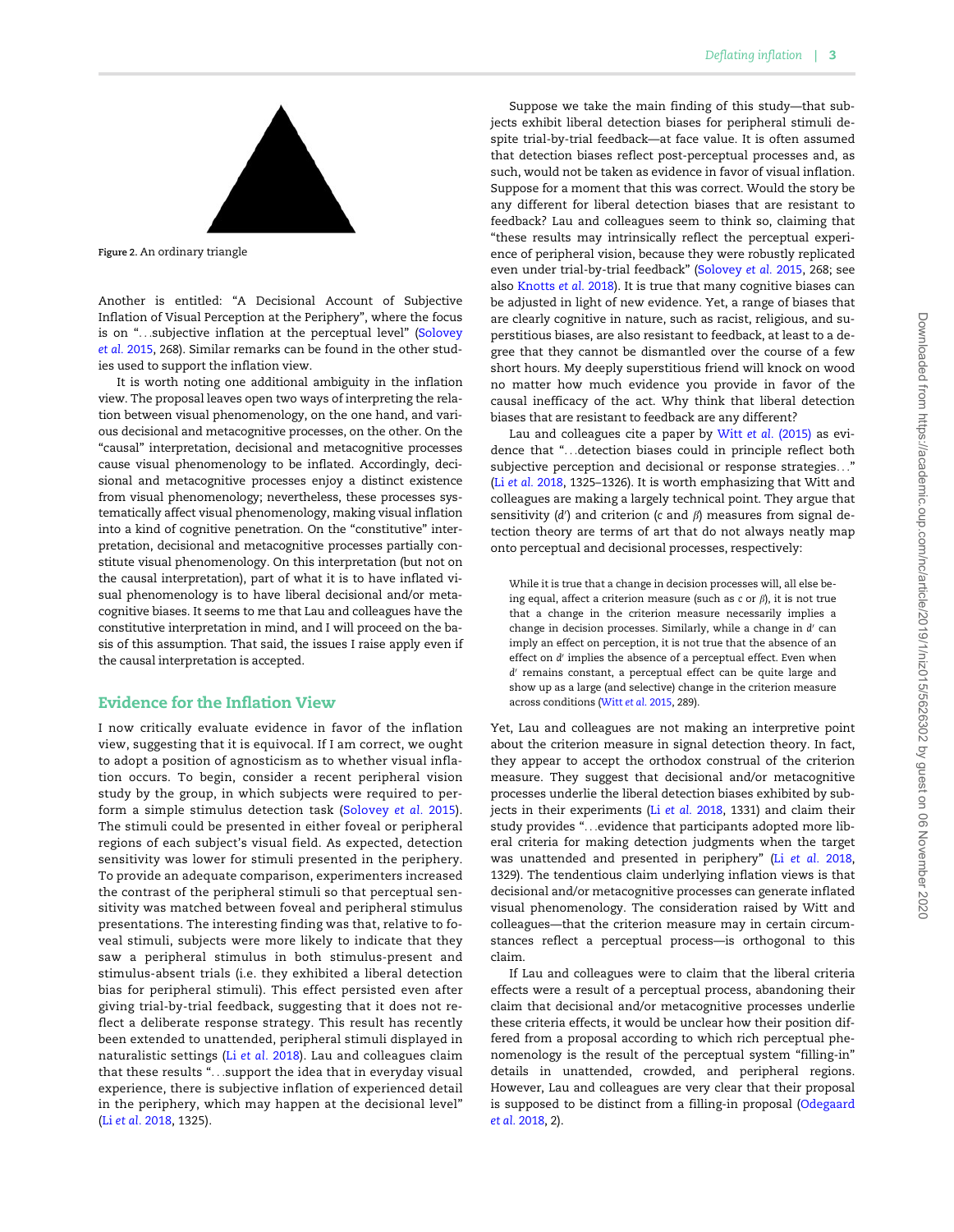Lau (personal correspondence) maintains that the decisional and/or metacognitive processes in question may nonetheless count as perceptual. On this line of thought, there is a decisional component to perception. This recommendation is in broad accordance with the constitutive interpretation of the inflation view. Such a rejoinder is difficult to dispute. At the same time, it is unclear whether this recommendation is at all substantive. If, on one hand, the point is that there is a liberal sense of the term 'perception' whose extension includes decisional and/or metacognitive processes, then the inflation view is merely advocating a prescriptive change in the terminology of psychology, not offering novel evidence aimed at explaining the apparent richness of visual phenomenology.

If, on the other hand, there is some additional argument or evidence to be given in favor of the claim that there is a decisional component to perception, then it ought to be spelled out explicitly by proponents of the inflation view. It is of no help to simply cite that there is no perception without decision as a kind of axiom. It is also of no help to appeal to the success of signal detection theory for support. Although the notion of a perceptual decision does play a central role in signal detection theory, the notion is ambiguous between a detection or discrimination process that is intraperceptual and one that is postperceptual. On the former interpretation, a perceptual decision is a detection or discrimination decision literally made by the perceptual system. On the latter interpretation, a perceptual decision is a post-perceptual detection or discrimination decision formed on the basis of information provided by the perceptual system. Only the intraperceptual interpretation supports the idea that perception has a decisional component. Why should we favor the intraperceptual over the post-perceptual interpretation?

On that note, liberal detection biases are not the only form of evidence that have been used to support the inflation view. Consider a task by [Odegaard](#page-5-0) et al. (2018) which required subjects to discriminate the orientation of visually crowded or uncrowded stimuli. Following each trial, subjects provided scaled ratings corresponding to how confident they were in their perceptual judgments. Although discrimination sensitivity was lower in crowded than in uncrowded conditions, confidence ratings were higher (More specifically, across trials in which subjects discriminated orientation incorrectly, confidence ratings were significantly higher in crowded than in uncrowded conditions. Across correct trials, confidence ratings were approximately equal.). Using a measure of metacognitive efficiency known as the "M-ratio," experimenters showed that subjects' confidence ratings did not effectively track their accuracy on the task, exhibiting a form perceptual decision-making that is suboptimal from a purely decision-theoretic point of view [Indeed, suboptimal perceptual decision making is quite common (for an extensive review, see [Rahnev and Denison](#page-5-0) [2018\)](#page-5-0).]. The Lau and colleagues take these results to show that "... far from perceiving [crowded stimuli in] the visual periphery with a high degree of fidelity, our subjective sense of the visual surround is inflated" [\(Odegaard](#page-5-0) et al. 2018, 7, citations omitted). The idea is that subjects' erroneous overconfidence in crowded conditions—which drives the reduction in metacognitive efficiency—is evidence for visual inflation.

Again, however, it is unclear why confidence provides evidence in favor of visual inflation. Conceptually, confidence concerning one's perceptual judgments appears doubly dissociable from visual phenomenology. Some subject S might be quite confident in their perceptual judgments concerning some stimulus k even when k is not visually experienced by S.

For example, if S holds their eyes firmly shut, then k will not be visually experienced by S no matter how confident S is in their perceptual judgments concerning k. Furthermore, S may be entirely lacking in confidence concerning their perceptual judgments without any effect whatsoever on visual phenomenology. A student deep in the thick of Cartesian skepticism may lack confidence in all their perceptual judgments, but it would be preposterous to claim that reading Descartes might render one visually impaired.

Lau and colleagues may find these examples unconvincing, discounting them as limit cases. Nevertheless, the more pressing question remains: Why think that a high level of confidence implies anything about visual phenomenology? If Lau and colleagues are to avoid giving a question-begging reply (viz., a reply that presupposes their favored higher-order thought theory of consciousness), they must provide some mediating link between confidence and visual phenomenology. Without any such link, it is not obvious why the previous study gives us reason to accept the inflation view.

Lau and colleagues appear to be aware of the tenuous relation between confidence and visual phenomenology. Citing an earlier replication of results similar to those of [Solovey](#page-6-0) et al. (2015), they suggest that "It is the joint observation, that peripheral perception leads to both erroneous overconfidence and liberal detection bias, that led us to think these findings may be relevant for subjective [visual] phenomenology" ([Odegaard](#page-5-0) et al. 2018, 8; see also [Lau and Brown 2019](#page-5-0)). Yet, as noted above, liberal detection biases also fail to provide univocal evidence in favor of visual inflation. Therefore, such an appeal is of no use.

Lau and colleagues also mention blindsight—a neurophysiological disorder resulting from damage or destruction of the primary visual cortex (i.e. V1) which appears to disrupt visual awareness while leaving certain perceptual capacities intact as a case in which confidence provides a useful means of assessing whether visual awareness is present or absent [\(Odegaard](#page-5-0) et al. 2018, 8). In support of this claim, they cite an article by [Ko and Lau \(2012\)](#page-5-0) which characterizes blindsight using a signal detection theoretic framework. On this framework, certain "essential" psychological properties of blindsight patients are explained by their poor metacognitive capacities. What are these "essential" psychological properties of blindsight? As Ko and Lau put it:

Although we are interested in the nature of the conscious experience in blindsight, this is hard to define clearly and is therefore less suitable to be the target of explanation for a formal computational theory. Fortunately, blindsight is a well-studied phenomenon. This means we can focus on certain patterns of behavior that presumably reflect the disturbed nature of conscious awareness [\(Ko and Lau 2012](#page-5-0), 1402).

The "patterns of behavior" in question are none other than detection/discrimination criterion responses and confidence ratings. In other words, Ko and Lau assume, without any argument, that criterion responses and confidence ratings are an effective means of assessing the visual phenomenology of blindsight patients. In turn, Ko and Lau go on to provide an explanation as to why blindsight patients exhibit such patterns of behavior, an explanation that appeals to their impaired metacognitive capacities. What is important for our purposes is that, in the present dialectical context, invoking Ko and Lau's signal detection theory framework to argue for a link between confidence and visual phenomenology is circular. The framework presupposes that confidence is an effective means of assessing visual phenomenology.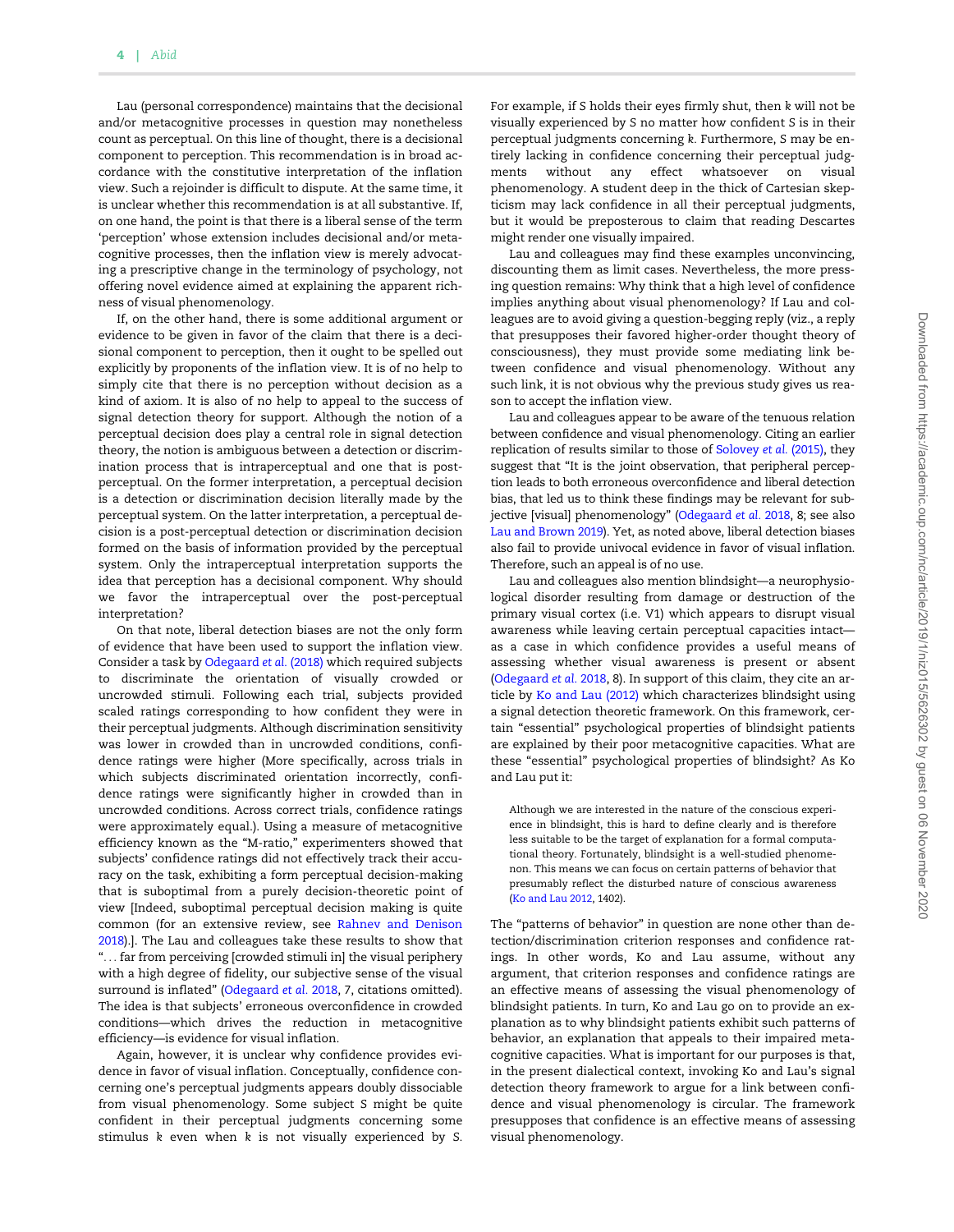Notwithstanding, the case of blindsight might be taken to provide inductive support in favor of the existence of a link between confidence and visual consciousness if one antecedently assumes that visual awareness is impaired in blindsight patients. However, even if this is right, a lack of confidence and an absence of visual phenomenology might be coextensive in blindsight patients for reasons that are of no help to the inflation view. Ignoring any counterexamples that may arise, we might grant that, ceteris paribus, visual consciousness engenders confidence (The ceteris paribus clause is intended to exclude cases such as the Cartesian skepticism example given above. I take it that providing a more substantive, non-circular characterization of this clause would be quite challenging.). Ordinarily, when I enjoy a visual experience as of a scruffy dog in front of me, I become more confidence that there is a scruffy dog in front of me. It would follow that, ceteris paribus, my lack of confidence that there is a scruffy dog in front of me makes it doubtful that I enjoy a visual experience as of a scruffy dog.

These considerations are all compatible with a relatively uncontroversial, unidirectional link between confidence and visual consciousness: confidence often flows from visual consciousness. Such a unidirectional link captures the sentiment that:

...it is...unclear whether conscious experiences regarding a perceptual object can ever occur without any introspectable sense of certainty that something is presented to us. This is not at all to say that subjective confidence is equivalent to conscious perception, only that the latter entails at least some degree of the former [\(Odegaard](#page-5-0) et al. 2017, 9596, citations omitted).

Yet, from the simple observation that visual consciousness is often a source of confidence, one cannot justifiably infer changes in the strength or level of visual phenomenology from increases in confidence. After all, visual consciousness is just one of many different sources of confidence. One possible reason why subjects in the experiment might be overconfident in their ability to discriminate crowded stimuli is that they can often discriminate objects surrounded by other objects in nonlaboratory settings: they simply need to move their eyes and fixate them. Another possible reason for subjects' overconfidence in the experiment is that they may stubbornly, tacitly, and wrongly believe that peripheral vision tasks are easy. Such a belief might even be highly resistant to feedback, much like a superstitious belief. Again, the evidence is equivocal.

To my knowledge, the most direct evidence for visual inflation comes from one of the group's studies concerning attention [\(Rahnev](#page-5-0) et al. 2011). This perceptual discrimination task required subjects to discern the tilt of gratings that either did or did not receive an attentional precue. Participants gave highervisibility ratings to gratings that did not receive an attentional precue, relative to those gratings that did receive a precue, when discrimination sensitivity was matched between these two cuing conditions. (Discrimination sensitivity was matched by increasing the contrast of the uncued gratings.) Again, these effects were not eliminated by giving trial-by-trial feedback or by changing the task payoff. These results are taken to indicate that visual inflation occurs in the absence of focal attention (see also [Lau and Rosenthal 2011](#page-5-0)).

Although visibility and confidence ratings diverge in a handful of detection and discrimination tasks [see, e.g. [Sandberg](#page-5-0) et al. [\(2010\)](#page-5-0) and [Rausch and Zehetleitner \(2016\)](#page-5-0), respectively], these ratings usually correlate. In some circumstances, it is likely that visibility ratings are notational variants of confidence ratings. As [Block \(2019\)](#page-5-0) puts it: "It is often said that when you give subjects a 4-point rating scale it doesn't much matter whether you ask them to rate visibility or to rate confidence in their judgment. The pragmatic situation dominates the responses independently of exactly what the ratings are supposed to mean." Thus, the use of visibility rather than confidence ratings in this study may be, at most, a superficial difference. One prediction of this claim is that similar results should obtain if the visibility ratings in this study were replaced by confidence ratings. A study by [Rahnev](#page-5-0) et al. (2012) at least partially vindicates this prediction by showing that higher confidence ratings are given in a motion discrimination task when pre-stimulus neural activity is reduced in the dorsal attentional network, which likely reflects reduced task-related attention by the study's participants.

In fact, Lau and colleagues might very well agree that visibility and confidence ratings are only nominally different. This is because they propose that both visibility and confidence ratings are, in essence, decision criteria effects (see [Rahnev](#page-5-0) et al. 2011, supplement). As they put it, "the criteria for high visibility rating in discrimination should behave similarly to the criterion for detection" ([Rahnev](#page-5-0) et al. 2011, 1514). That is, much like a detection criterion, visibility ratings reflect a process in which a response is made when an internal signal passes some decisional threshold. The upshot is that visibility ratings provide no additional support for inflation view unless one antecedently accepts a substantive assumption concerning the relation between decisional and/or metacognitive processes, and visual phenomenology, which is precisely what is under dispute (Of course, this study does provide additional data in support of the claim that some (subjective or non-subjective) form of inflation occurs).

To be clear, I am not suggesting that visibility ratings are useless to a science of consciousness. Rather, my suggestion is that we should question whether high visibility ratings are an indicator of apparent visibility if they are, at bottom, just decision criteria effects—as Lau and colleagues readily admit. This hesitancy to take visibility ratings at face value is not revolutionary: we would never take visibility ratings seriously if they were the result of experimenter bias, for instance.

#### Conclusion

I conclude that, despite its ingenuity, the inflation view rests on evidence that is ripe for reinterpretation. All the results taken to support the inflation view are consistent with a view according to which decisional and metacognitive processes do not increase the strength of subjective presence in visual experience. It follows that, without additional evidence or argument, we ought to remain agnostic about the inflation view. This holds true despite the fact that the studies discussed use superficially different subjective measures (e.g. "yes-no" responses, confidence ratings, visibility ratings).

Much of the present discussion is an instance of a more general problem for the scientific study of consciousness: How do we effectively measure a subject's conscious experience? As our discussion illustrates, this methodological question arises forcefully when subjective measures of consciousness, such as visibility ratings, conflict with objective measures, such as discrimination sensitivity. At this point, there is a lack of agreement as to how conflicts between different measures of consciousness ought to be resolved (see Seth [et al.](#page-5-0) 2008; [Sandberg](#page-5-0) et al. 2010; [Irvine 2013\)](#page-5-0).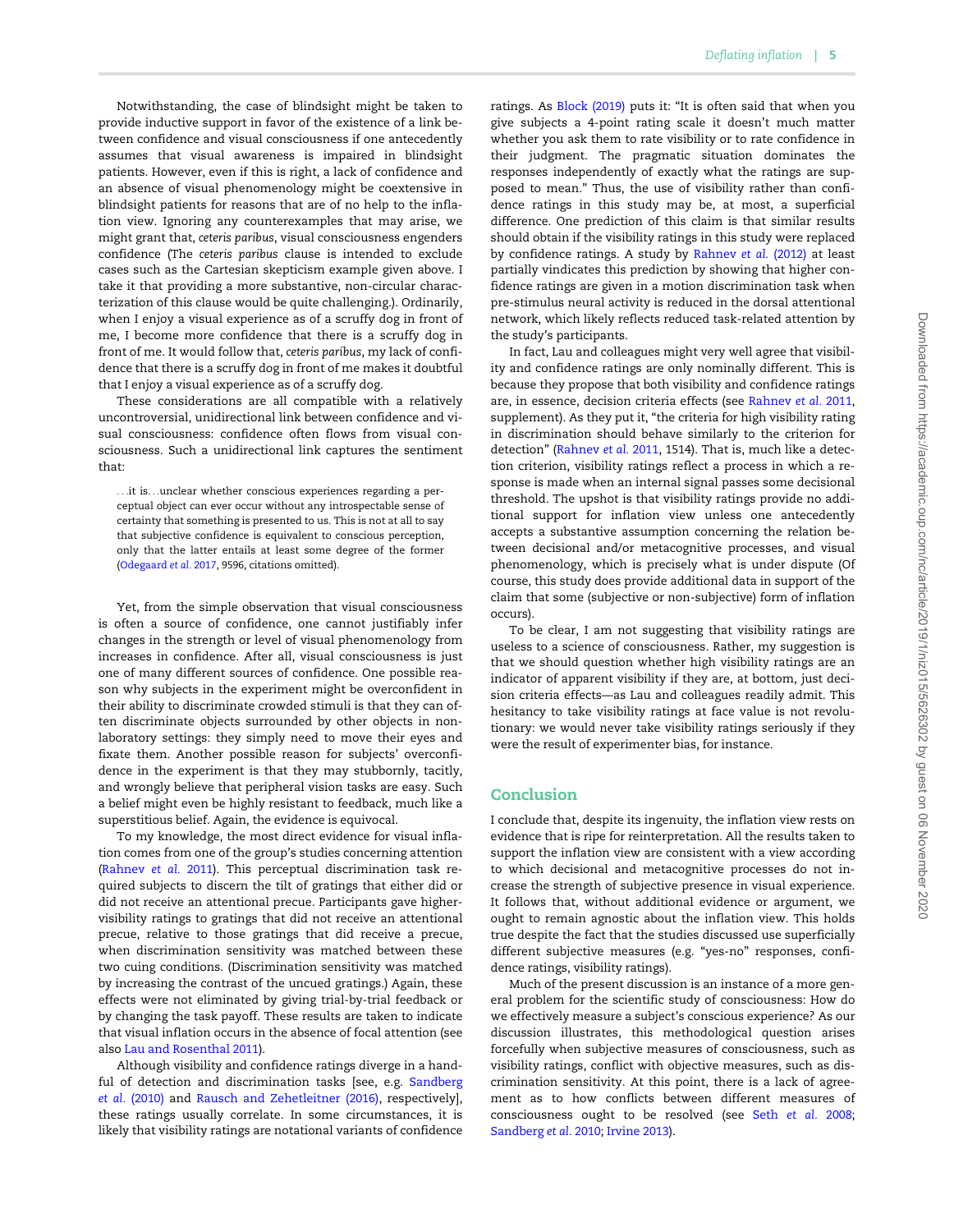<span id="page-5-0"></span>There are other lingering questions that we have not addressed. Why do we exhibit liberal detection biases for peripheral stimuli? Why are we overconfident in our capacity to discriminate crowded and unattended stimuli? Notice that the inflation view does not itself provide an explanation of these findings (Inflation is, by definition, a process of overestimating our sensitivity to such stimuli, so it would be question begging—in the philosophers' sense—to explain such findings by appealing to inflation, in much the same way that it would be question begging to attempt to explain opium's tendency to cause people to sleep by appealing to its "dormitive virtue"). Rather, the inflation view (purports to) explain the apparent richness of perceptual experience, drawing on these findings for support.

One potential explanation, favored by several proponents of the inflation view, is that these findings stem from an inflexibility in perceptual decision-making. An issue with this proposal is that the results of the detection and discrimination tasks used in support of inflexible perceptual decision-making models [e.g. the "common criterion" models of Gorea and Sagi (2000), Rahnev et al. (2011), and Morales et al. (2015)] can be fit equally well to models in which perceptual decision-making is flexibly updated (see Denison et al. 2018, supplement). Indeed, the results of a more recent perceptual categorization task which avoids this underdetermination problem are at odds with at least some of the predictions of inflexible perceptual decision-making models (Denison et al. 2018). Although there is clearly more to say on this topic, if the present considerations are correct, it is questionable whether visual consciousness will play a central role.

# Acknowledgments

Thanks to John Campbell, Alva Noë, Hakwan Lau, Rachel Denison, Ned Block, and Rob Long for helpful discussion and written comments on earlier drafts of this article. Thanks to Doby Rahnev and two other anonymous reviewers for extensive feedback. Supplementary data are available on request. Publication made possible in part by support from the Berkeley Research Impact Initiative (BRII) sponsored by the UC Berkeley Library.

Conflict of interest statement. None declared.

# **References**

Anstis S. Picturing perceptual acuity. Perception 1998;27:817–25.

- Block N. Consciousness, accessibility, and the mesh between psychology and neuroscience. Behav Brain Sci 2007;30: 481–99.
- Block N. Perceptual consciousness overflows cognitive access. Trends Cogn Sci 2011;12:567–75.
- Block N. Rich conscious attention outside focal attention. Trends Cogn Sci 2014;18:445–57.
- Block N. Empirical science meets higher-order views of consciousness: reply to Hakwan Lau and Richard Brown. In: Pautz A and Stoljar D (eds.), Blockheads! Essays on Ned Block's Philosophy of Mind and Consciousness. Cambridge, MA: MIT Press, 2019, 199–213.
- Cohen M, Dennett D, Kanwisher N. What is the bandwidth of perceptual experience? Trends Cogn Sci 2016;20:324–35.
- Denison R, Adler W, Carrasco M, et al. Humans incorporate attention-dependent uncertainty into perceptual decisions and confidence. Proc Natl Acad Sci USA 2018;115:11090–5.
- Dennett D. Consciousness Explained. Boston, MA: Little, Brown, and Co, 1991.
- Freeman J, Simoncelli E. Metamers of the ventral stream. Nat Neurosci 2011;14:1195–204.
- Gorea A, Sagi D. Failure to handle more than one internal representation in visual detection tasks. Proc Natl Acad Sci USA 2000; 97:12380–4.
- Haun A, Tononi G, Koch C, et al. Are we underestimating the richness of visual experience? Neurosci Conscious 2017;2017:1–4.
- Irvine E. Measures of consciousness. Philos Compass 2013;8:285–97.
- Knotts J, Odegaard B, Lau H, et al. Subjective inflation: phenomenology's get-rich quick scheme. Curr Opin Psychol 2018;29:49–55.
- Ko Y, Lau H. A detection theoretic explanation of blindsight suggests a link between conscious perception and metacognition. Philos Trans R Soc B 2012;367:1401–11.
- Lau H, Brown R. The emperor's new phenomenology? The empirical case for conscious experience without first-order representations. In: Pautz A and Stoljar D (eds.), Blockheads! Essays on Ned Block's Philosophy of Mind and Consciousness. Cambridge, MA: MIT Press, 2019, 171–97.
- Lau H, Rosenthal D. Empirical support for higher-order theories of conscious awareness. Trends Cogn Sci 2011;15:365–73.
- Li M, Lau H, Odegaard B. An investigation of detection biases in the unattended periphery during simulated driving. Atten Percept Psychophys 2018;80:1325–32.
- Morales J, Solovey G, Maniscalco B, et al. Low attention impairs optimal incorporation of prior knowledge in perceptual decisions. Atten Percept Psychophys 2015;77:2021–36.
- Noë A. Is the visual world a grand illusion? J Conscious Stud 2002; 9:1–12.
- Noë A. Action in Perception. Cambridge, MA: MIT Press, 2004.
- O'Regan K, Noë A. A sensorimotor account of vision and visual consciousness. Behav Brain Sci 2001;24:939–1031.
- Odegaard B, Chang M, Lau H, et al. Inflation versus filling-in: why we feel we see more than we actually do in peripheral vision. Philos Trans R Soc B 2018;373:1–10.
- Odegaard B, Knight R, Lau H. Should a few null findings falsify prefrontal theories of conscious perception? J Neurosci 2017;37: 9593–602.
- Pessoa L, Thompson E, Noë A. Finding out about filling-in: a guide to perceptual completion for visual science and the philosophy of perception. Behav Brain Sci 1998;21:723–802.
- Rahnev D, Bahdo L, Lange d, et al. Prestimulus hemodynamic activity in dorsal attention network is negatively associated with decision confidence in visual perception. J Neurophysiol 2012; 108:1529–36.
- Rahnev D, Denison R. Suboptimality in perceptual decision making. Behav Brain Sci 2018;41:1–107.
- Rahnev D, Maniscalco B, Graves T, et al. Attention induces conservative subjective biases in visual perception. Nat Neurosci 2011;14:1513–5.
- Rausch M, Zehetleitner M. Visibility is not equivalent to confidence in a low contrast orientation discrimination task. Front Psychol 2016;7:1–15.
- Sandberg K, Timmermans B, Overgaard M, et al. Measuring consciousness: is one measure better than the other? Conscious Cogn 2010;19:1069–78.
- Schwitzgebel E. The unreliability of naïve introspection. Philos Rev 2008;117:245–73.
- Seth A, Dienes Z, Cleeremans A, et al. Measuring consciousness: relating behavioral and neurophysiological approaches. Trends Cogn Sci 2008;12:314–21.
- Simons D. Attentional capture and inattentional blindness. Trends Cogn Sci 2000;4:147–55.